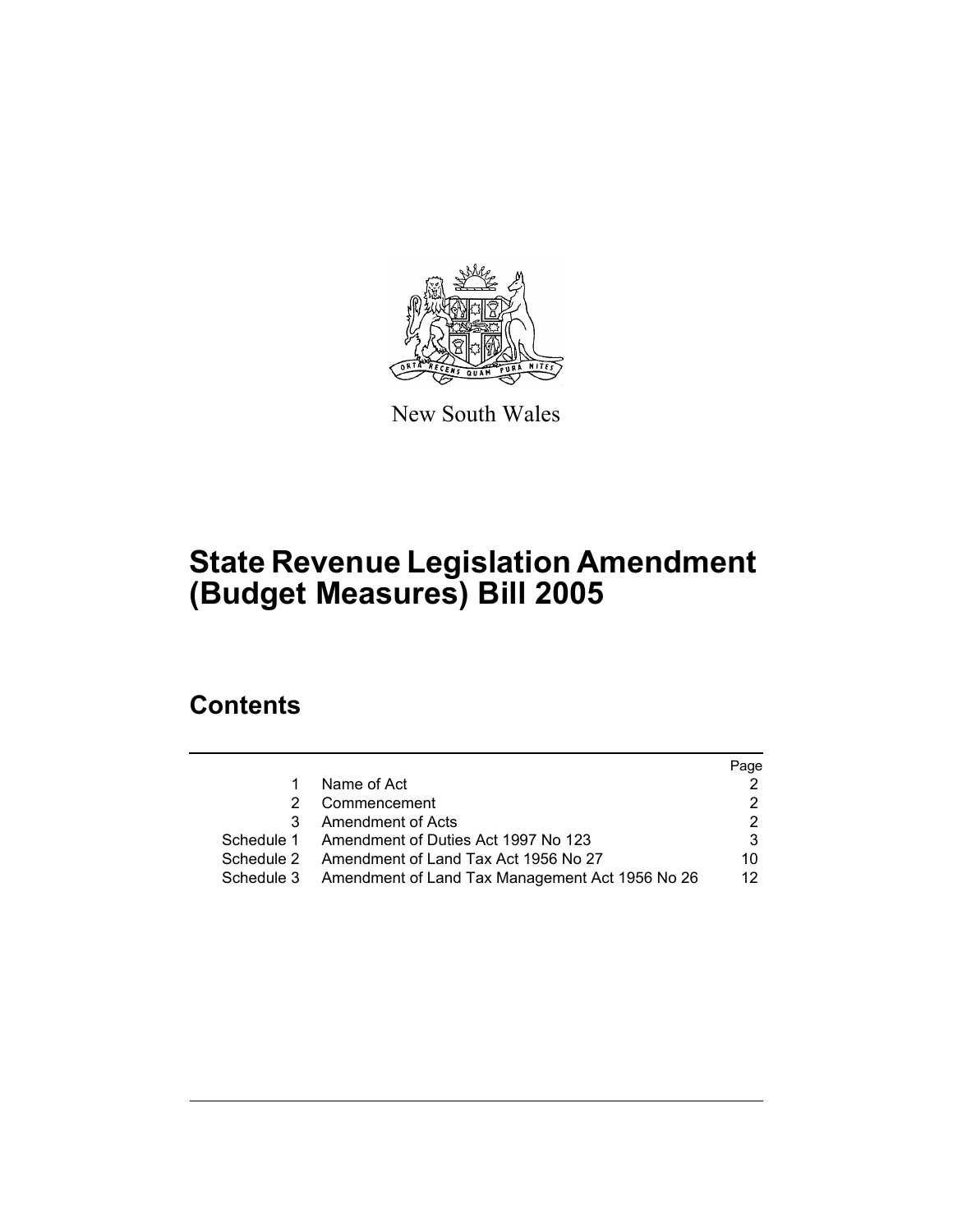*I certify that this PUBLIC BILL, which originated in the LEGISLATIVE ASSEMBLY, has finally passed the LEGISLATIVE COUNCIL and the LEGISLATIVE ASSEMBLY of NEW SOUTH WALES.*

> *Clerk of the Legislative Assembly. Legislative Assembly, Sydney, , 2005*



New South Wales

# **State Revenue Legislation Amendment (Budget Measures) Bill 2005**

Act No , 2005

An Act to make miscellaneous amendments to certain State revenue legislation; and for other purposes.

*I have examined this Bill, and find it to correspond in all respects with the Bill as finally passed by both Houses.*

*Chairman of Committees of the Legislative Assembly.*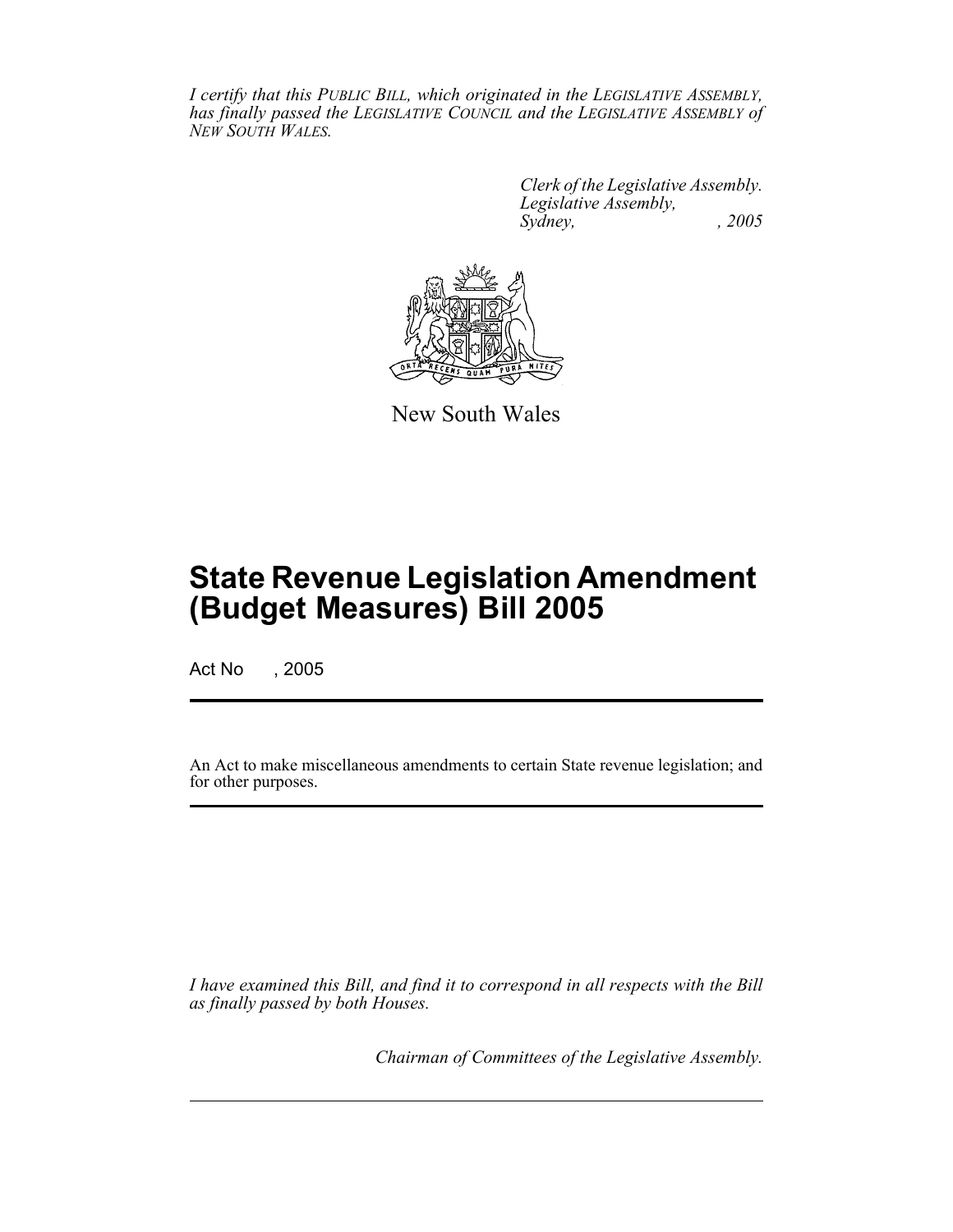#### **The Legislature of New South Wales enacts:**

#### **1 Name of Act**

This Act is the *State Revenue Legislation Amendment (Budget Measures) Act 2005*.

#### **2 Commencement**

- (1) This Act commences on the date of assent, except as provided by subsection (2).
- (2) Schedule 1 [4]–[8] commence, or are taken to have commenced, on 1 August 2005.

#### **3 Amendment of Acts**

The Acts specified in the Schedules are amended as set out in those Schedules.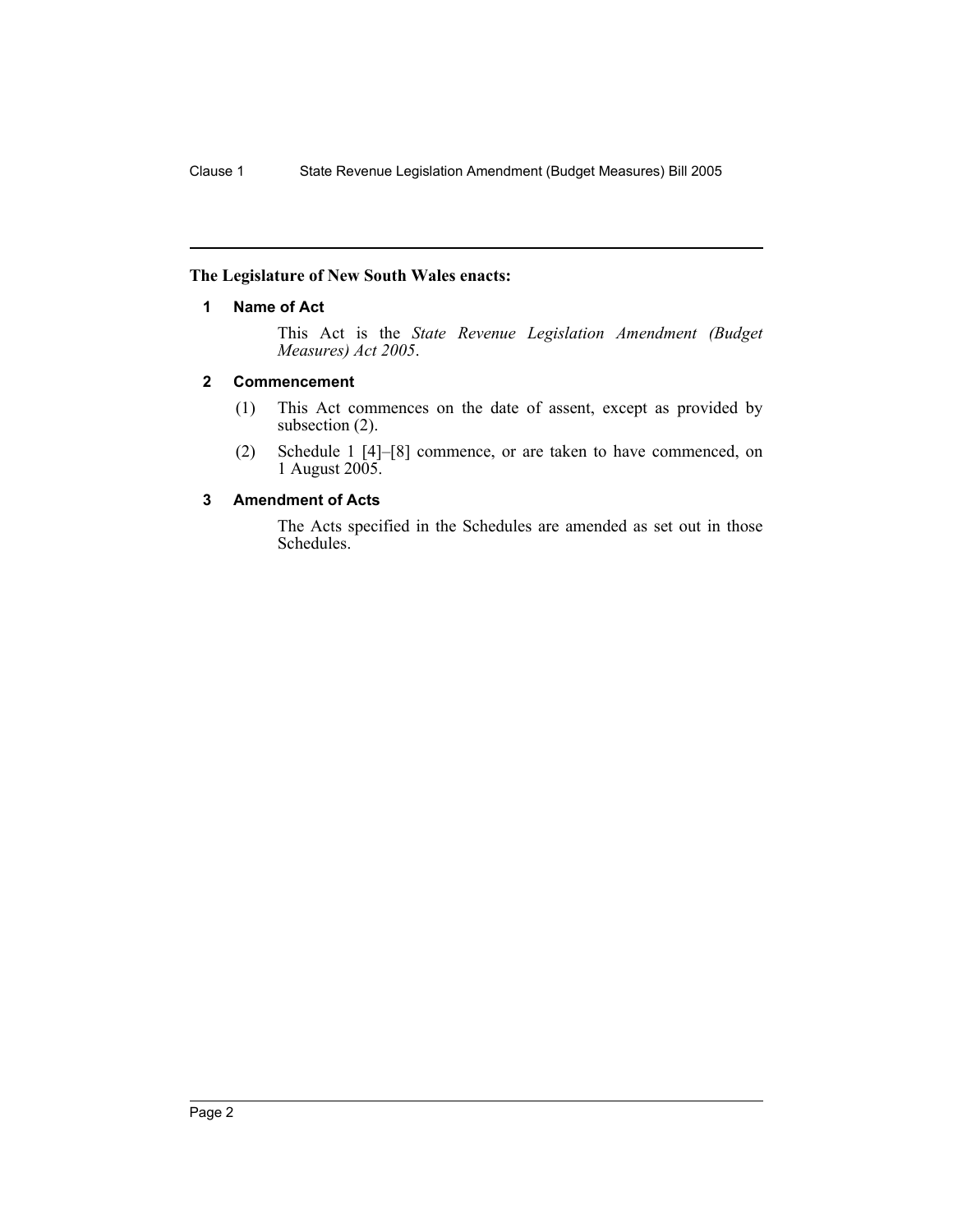Amendment of Duties Act 1997 No 123 Schedule 1

## **Schedule 1 Amendment of Duties Act 1997 No 123**

(Section 3)

#### **[1] Section 162M What is the vendor acquisition date?**

Insert ", subject to this section" after "under Chapter 2" in section 162M (3).

#### **[2] Section 162M (6) and (7)**

Insert after section 162M (5):

- (6) If the land-related property the subject of a vendor duty transaction is held by the vendor subject to a trust and the vendor acquired the property by means of a dutiable transaction that was not chargeable with ad valorem duty:
	- (a) the vendor acquisition date is taken to be the most recent date (before that dutiable transaction occurred) on which another dutiable transaction occurred, being a dutiable transaction that was chargeable with ad valorem duty under Chapter 2 as a transfer of the land-related property (an *ad valorem duty transaction*), and
	- (b) the vendor is taken, for the purposes of this Division, to have acquired the land-related property on that date.
- (7) In a case referred to in subsection (6), if no ad valorem duty transaction has occurred, sections 162I–162K do not apply to the vendor duty transaction.

**Note.** If land-related property is the subject of a trust and a new trustee is appointed, the acquisition of the legal interest by the trustee is generally not chargeable with ad valorem duty under Chapter 2. Under subsection (6), the vendor acquisition date is taken to be the most recent date on which another dutiable transaction occurred that was chargeable with ad valorem duty under Chapter 2, not the date on which any new trustee acquired the legal interest to the property. Note that a declaration of trust over land-related property is chargeable with duty as if it were a transfer of the property under Chapter 2.

#### **[3] Section 163ZL What is the disposer acquisition date?**

Insert after section 163ZL (2):

(3) For the purposes of subsection (1) (a), if the interest being disposed of by the person was acquired by the person subject to a trust, a reference to the person making the relevant disposal is taken to be a reference to the beneficial owner or owners of that interest.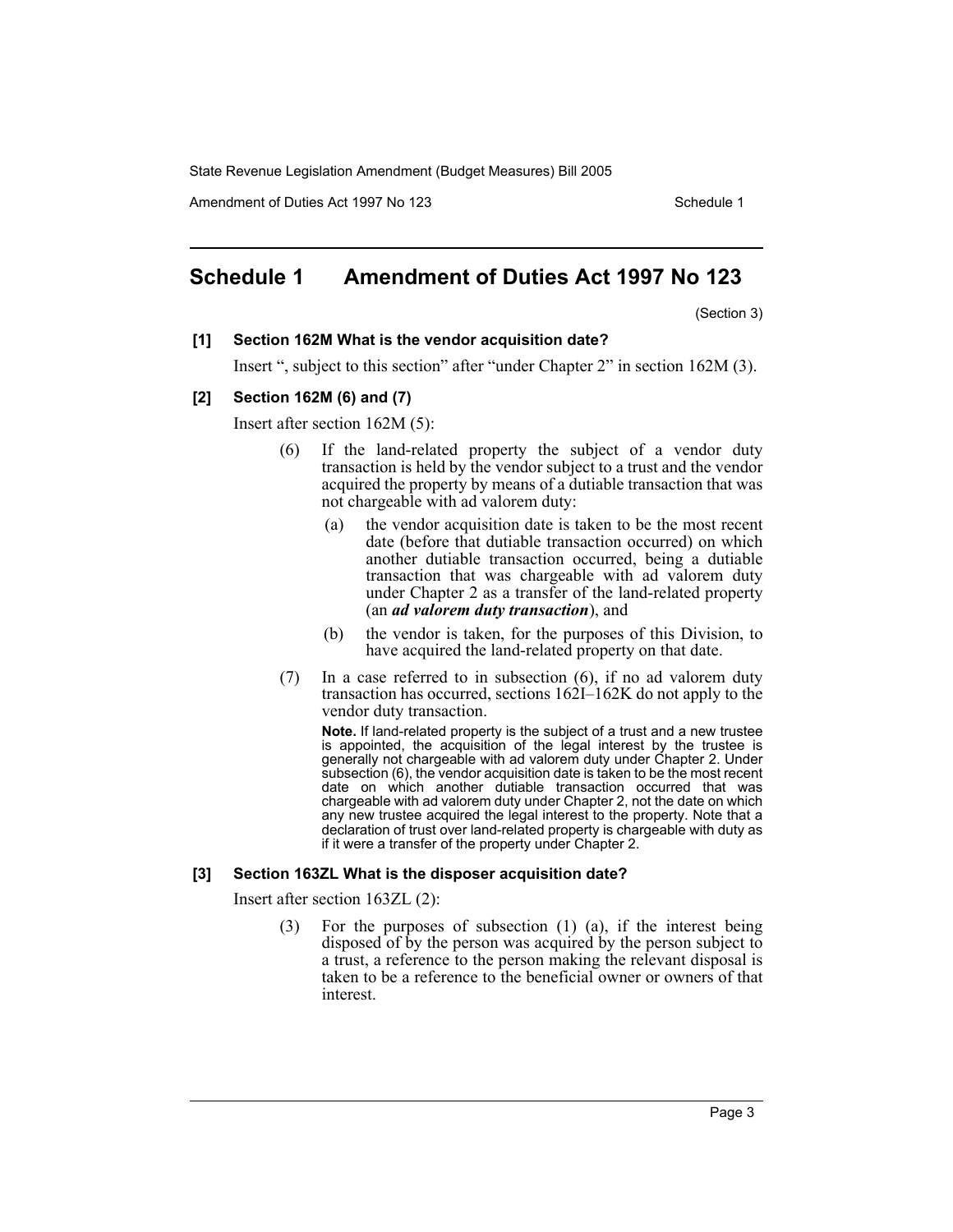Schedule 1 Amendment of Duties Act 1997 No 123

(4) For the purposes of subsection (1) (b), if a linked entity (within the meaning of section 163T) of a landholder acquires a land holding, the landholder is taken to have acquired the land holding.

#### **[4] Section 220 Refinancing of loans**

Insert in alphabetical order in section 220 (1):

*land used for aquaculture* means land subject to an aquaculture permit (within the meaning of the *Fisheries Management Act 1994*).

#### **[5] Section 220 (3)–(3B)**

Omit section 220 (3). Insert instead:

- (3) A refinancing mortgage is taken to have been stamped with ad valorem duty as a mortgage in respect of the duty-free refinancing amount, except as provided by subsection (5).
- (3A) For the purposes of this section, the *duty-free refinancing amount* is the lesser of the following amounts:
	- (a) the maximum amount payable under or secured by the earlier mortgage (being an amount in relation to which mortgage duty has been paid or in relation to which an exemption from duty has been obtained),
	- (b) \$1,000,000.
- (3B) However, if the refinancing mortgage is over land used for primary production or land used for aquaculture, the *duty-free refinancing amount* is the maximum amount payable under or secured by the earlier mortgage (being an amount in relation to which mortgage duty has been paid or in relation to which an exemption from duty has been obtained).

**Note.** "Land used for primary production" is defined in the Dictionary.

#### **[6] Section 220 (5)**

Omit "maximum amount secured by the earlier mortgage".

Insert instead "duty-free refinancing amount".

#### **[7] Section 220 (8) (a)**

Omit "maximum amount secured by the earlier mortgage".

Insert instead "duty-free refinancing amount".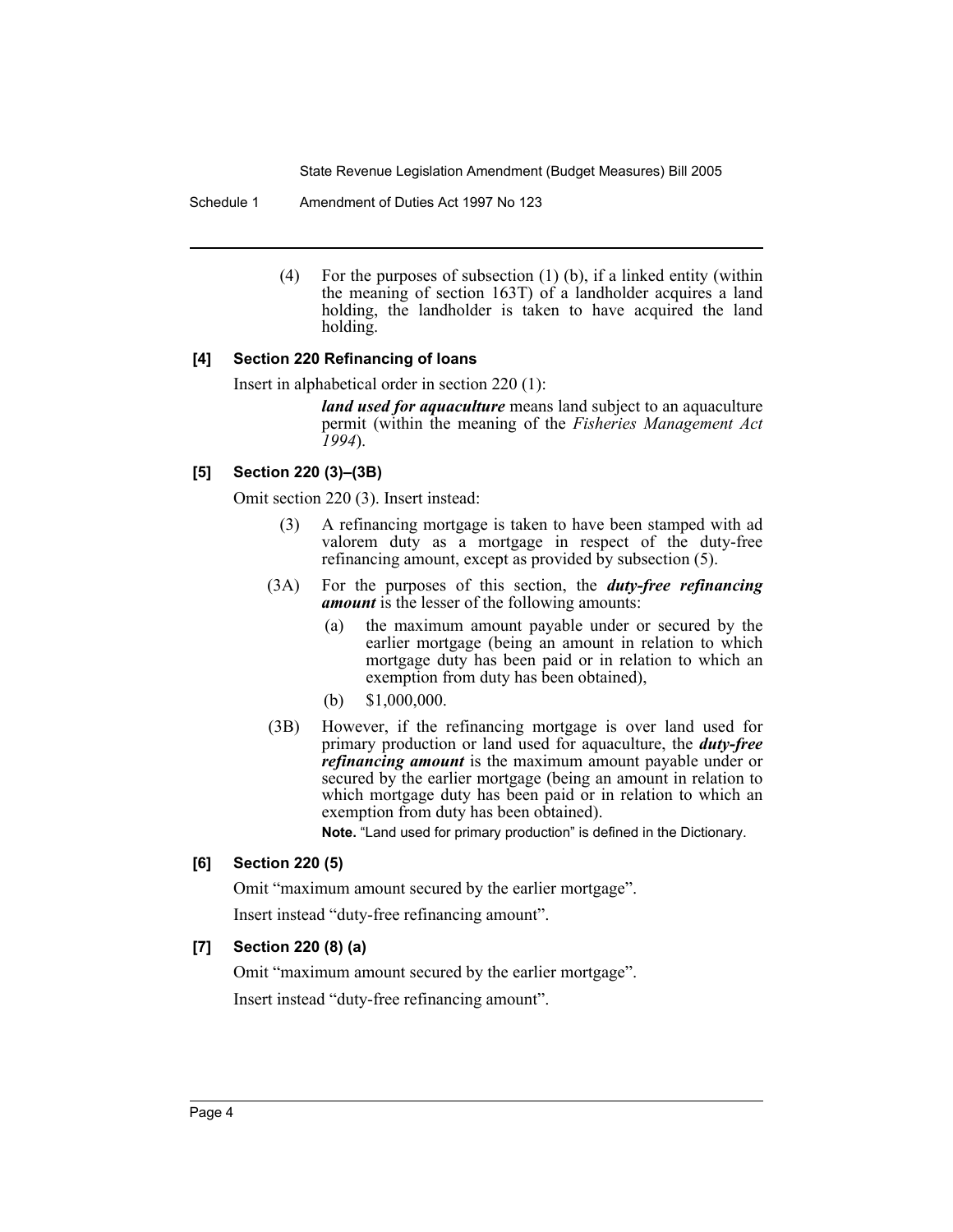Amendment of Duties Act 1997 No 123 Schedule 1

#### **[8] Section 227A**

Insert after section 227:

#### **227A Transfer of mortgages**

- (1) If a mortgage is transferred (whether or not at the request or direction of any party) to:
	- (a) a person who, either in connection with the transfer or at a later time, makes an advance or further advance under or secured by the mortgage, or
	- (b) a person who is a party to arrangements (referred to in section 215) relating to such an advance or further advance,

the transferred mortgage is taken, for the purpose of determining its liability to duty under this Act, to be a new mortgage on which no duty has been paid and is liable to duty in respect of the advance or further advance accordingly.

- (2) The date of first execution of the transferred mortgage is taken to be:
	- (a) in the case of a mortgage where the advance or further advance was made in connection with the transfer—the date of first execution of the transfer, and
	- (b) in the case of a mortgage where the advance or further advance was made at a later time—the date of the first such advance or further advance.
- (3) If an insufficient amount of duty has been paid on a mortgage to which this section applies before it is taken by this section to be a new mortgage, the Chief Commissioner is not prevented from recovering at any time the amount of duty with which, in the Chief Commissioner's opinion, the mortgage was properly chargeable from the mortgagor or person bound.
- (4) This section does not apply to a mortgage referred to in section 220 (3B).
- (5) This Chapter applies to a mortgage referred to in subsection (1) in the same way as it applies to any other mortgage, except as provided by subsection  $(\hat{6})$ .
- (6) For the purposes of section 218B (1), a transferred mortgage is not considered to have been duly stamped in respect of any duty paid before the transfer on advances made before the transfer.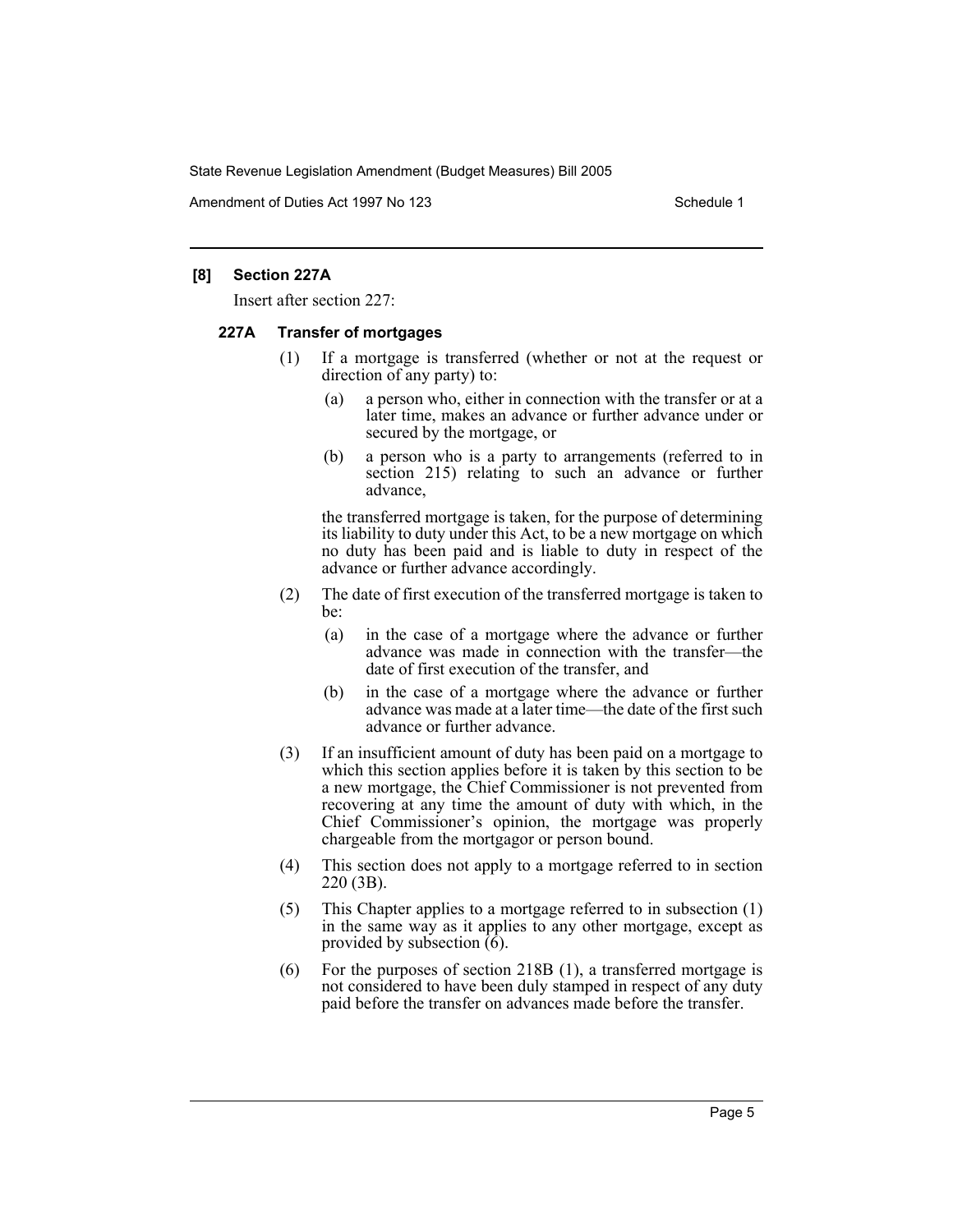Schedule 1 Amendment of Duties Act 1997 No 123

#### **[9] Section 233 Types of general insurance**

Omit section 233 (1) and (2). Insert instead:

- (1) For the purpose of charging duty, general insurance is divided into 3 types, Type A insurance, Type B insurance and Type C insurance.
- (2) *Type A insurance* is general insurance other than Type B insurance or Type C insurance.
- (2A) *Type B insurance* is:
	- (a) motor vehicle insurance, being insurance covering any one or more of the following:
		- (i) the loss (including the loss by theft) of a motor vehicle,
		- (ii) damage to a motor vehicle,
		- (iii) loss of or damage to property by a motor vehicle,

being a motor vehicle within the meaning of the *Motor Accidents Compensation Act 1999*, or

- (b) aviation insurance, being insurance covering any one or more of the following:
	- (i) the loss (including the loss by theft) of an aircraft,
	- (ii) damage to aircraft,
	- (iii) the death of or injury to a person by an aircraft or a thing falling from an aircraft,
	- (iv) the loss of or damage to property by an aircraft or a thing falling from an aircraft, or
- (c) disability income insurance, being insurance effected by a contract of insurance under which an amount is payable in the event of disablement of the insured by accident or sickness, or
- (d) occupational indemnity insurance, being insurance covering liability arising out of the provision by a person of professional services or other services, or
- (e) hospital and ancillary health benefits insurance, being insurance covering liability incurred in respect of fees or charges for hospital treatment, or for health care ancillary to hospital treatment, if the liability is not covered by an organisation registered under Part VI of the *National Health Act 1953* of the Commonwealth.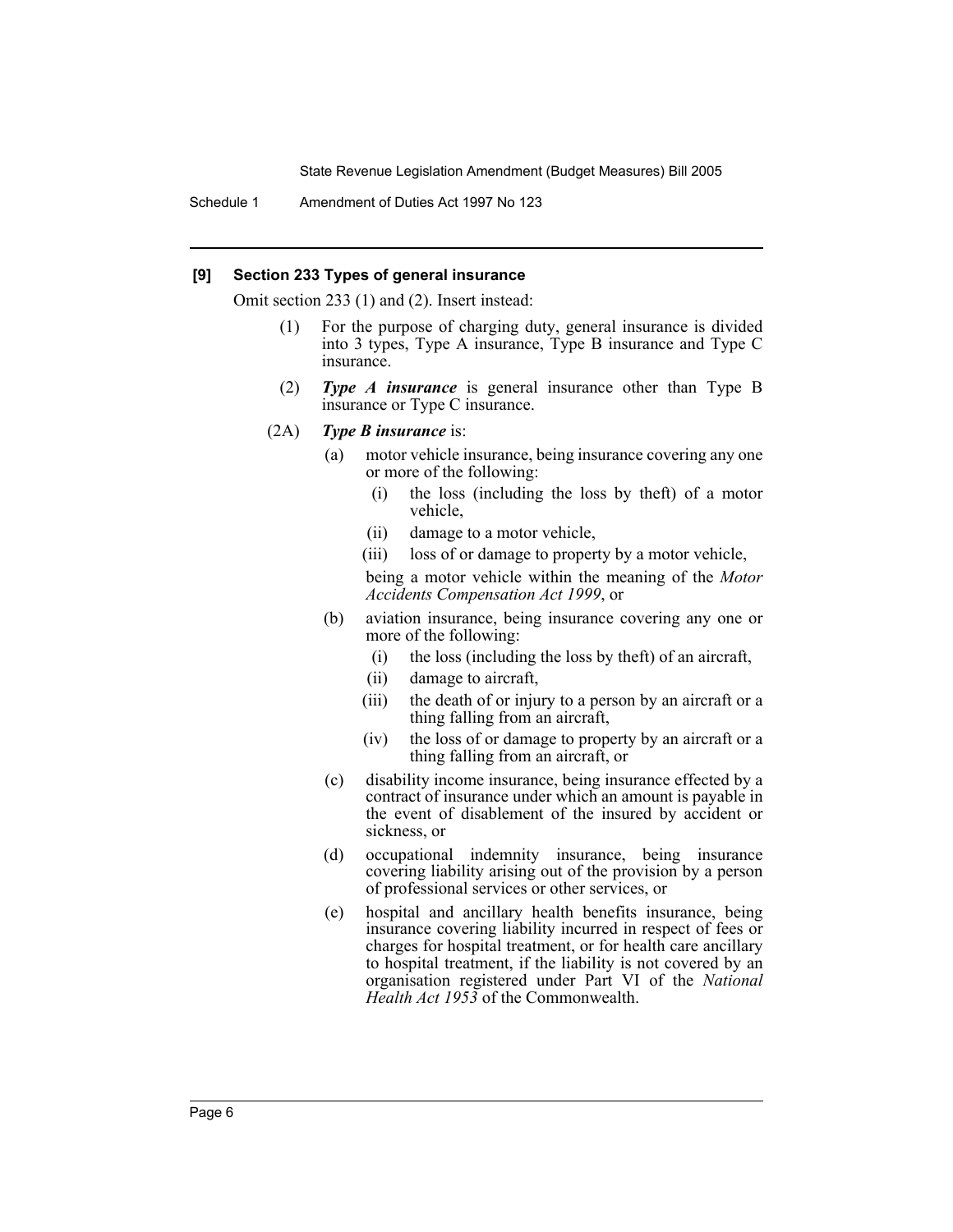Amendment of Duties Act 1997 No 123 Schedule 1

#### **[10] Section 233 (3)**

Omit "*Type B insurance*". Insert instead "*Type C insurance*".

#### **[11] Section 234**

Omit the section. Insert instead:

#### **234 What duty is payable?**

- (1) The amount of duty chargeable on the premium paid in relation to a contract of insurance is 9% of the amount of the premium to the extent to which the premium is paid to effect Type A insurance.
- (2) The amount of duty chargeable on the premium paid in relation to a contract of insurance is 5% of the amount of the premium to the extent to which the premium is paid to effect Type B insurance.
- (3) The amount of duty chargeable on the premium paid in relation to a contract of insurance is 2.5% of the amount of the premium to the extent to which the premium is paid to effect Type C insurance.

#### **[12] Section 253 Monthly returns and payment of duty**

Insert after section 253 (a) (ii):

(iii) the total amount of all premiums for Type C insurance paid to the registered insurer in the preceding month, and

#### **[13] Schedule 1 Savings, transitional and other provisions**

Insert at the end of clause 1 (1):

*State Revenue Legislation Amendment (Budget Measures) Act 2005*

#### **[14] Schedule 1**

Insert at the end of the Schedule (with appropriate Part and clause numbers):

## **Part Provisions consequent on enactment of State Revenue Legislation Amendment (Budget Measures) Act 2005**

#### **Changes to vendor duty and land rich disposal concessions**

(1) The amendments made by the *State Revenue Legislation Amendment (Budget Measures) Act 2005* to sections 162M and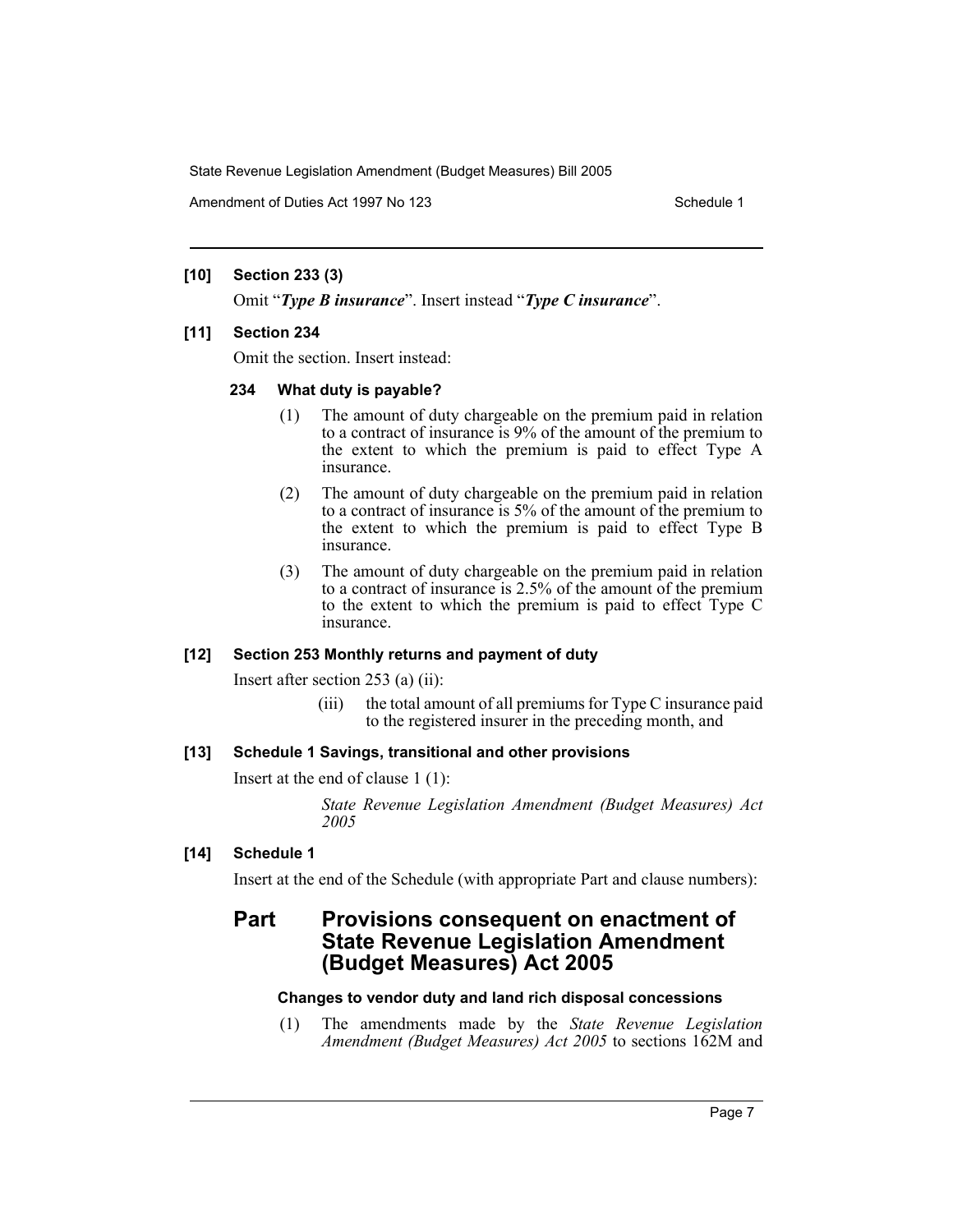Schedule 1 Amendment of Duties Act 1997 No 123

163ZL are taken to have effect as if they had commenced on the date on which the Bill for the *State Revenue Legislation Amendment (Budget Measures) Act 2005* was introduced in the Legislative Assembly (the *effective date*).

- (2) Accordingly, section 162M (6) applies in respect of any vendor duty transaction that occurs on or after the effective date and section 163ZL (3) and (4) apply in respect of any relevant disposal that is made on or after the effective date.
- (3) If a vendor duty transaction or relevant disposal that occurred or was made before the date of assent to the *State Revenue Legislation Amendment (Budget Measures) Act 2005* becomes chargeable with duty or additional duty as a result of the amendments made by that Act to sections 162M and 163ZL, the vendor duty transaction or relevant disposal is taken (if the duty or additional duty has not already been paid) to become chargeable with that duty or additional duty on the date of assent to that Act.
- (4) In section 162M, as amended by the *State Revenue Legislation Amendment (Budget Measures) Act 2005*:
	- (a) a reference to an ad valorem duty transaction includes an ad valorem duty transaction that occurred before the effective date, and
	- (b) a reference to Chapter 2 of this Act includes a reference to any corresponding provisions of the *Stamp Duties Act 1920* that have been repealed.

#### **Mortgage duty—refinancing**

- (1) The amendments made to section 220 by the *State Revenue Legislation Amendment (Budget Measures) Act 2005* apply to any refinancing mortgage (within the meaning of section 220) that is first executed on or after 1 August 2005, regardless of when the earlier mortgage that is discharged or to be discharged as part of the arrangements relating to the refinancing mortgage was first executed.
- (2) Section 227A, as inserted by the *State Revenue Legislation Amendment (Budget Measures) Act 2005*, applies to any mortgage transferred on or after 1 August 2005, regardless of when it was first executed.

#### **Insurance duty**

(1) The amendments made to Chapter 8 by the *State Revenue Legislation Amendment (Budget Measures) Act 2005* have effect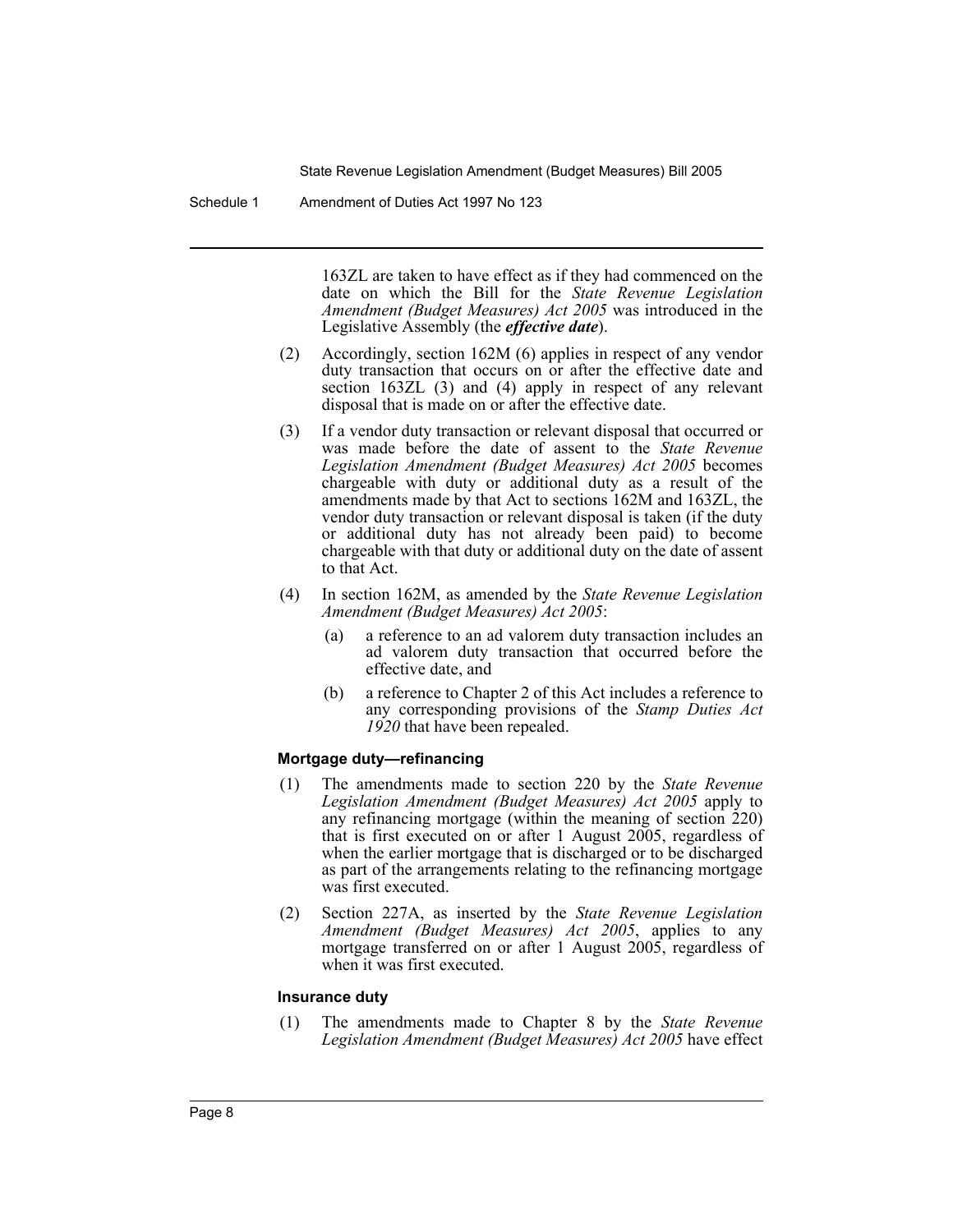Amendment of Duties Act 1997 No 123 Schedule 1

only in relation to premiums paid on or after the date of assent to that Act for contracts of insurance and renewals of contracts of insurance that take effect on or after 1 September 2005.

(2) Despite section 253, the Chief Commissioner may, having regard to the amendments made to Chapter 8 by the *State Revenue Legislation Amendment (Budget Measures) Act 2005*, determine the categories of premiums to be shown in a form of a return required to be lodged under that section on or before 21 August 2005 or a subsequent month.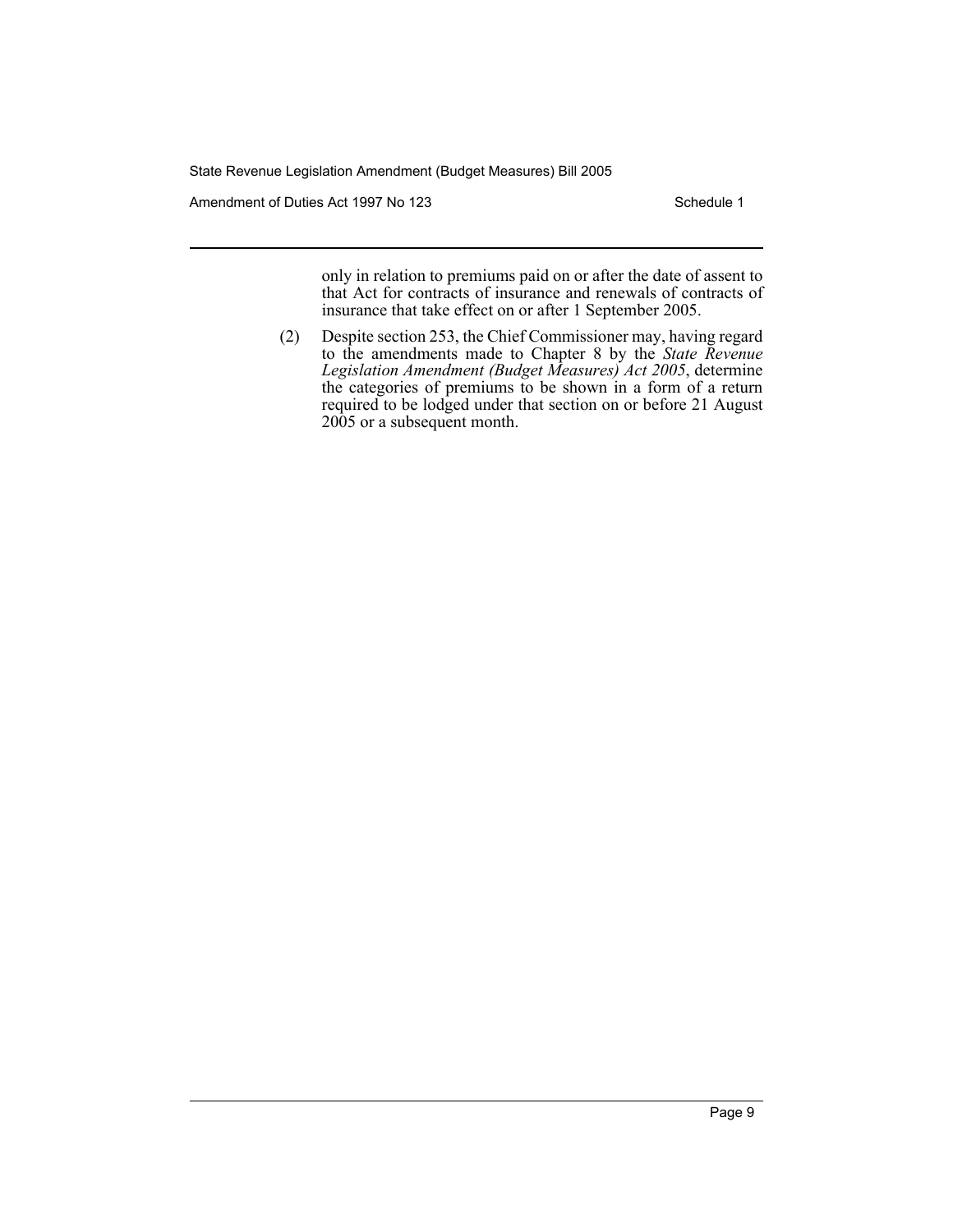Schedule 2 Amendment of Land Tax Act 1956 No 27

# **Schedule 2 Amendment of Land Tax Act 1956 No 27**

(Section 3)

#### **[1] Section 2A**

Omit the section. Insert instead:

#### **2A Definition**

In this Act:

#### *tax threshold* means:

- (a) in relation to a land tax year before the 2005 land tax year—the tax threshold determined in accordance with section 62TB of the Principal Act, and
- (b) in relation to the 2006 land tax year or any subsequent land tax year—the tax threshold determined in accordance with section 62TBA of the Principal Act.

#### **[2] Section 3AI Levy of land tax after 31 December 2004 and before 31 December 2005**

Omit "on 31 December in any year (commencing with 2004)" wherever occurring in section 3AI (1) and  $(2)$ .

Insert instead "on 31 December 2004".

#### **[3] Section 3AJ**

Insert after section 3AI:

#### **3AJ Levy of land tax after 31 December 2005**

- (1) Except as provided by subsection (2), in respect of the taxable value of all the land owned by any person at midnight on 31 December in any year (commencing with 2005) there is to be charged, levied, collected and paid under the provisions of the Principal Act and in the manner prescribed under that Act, land tax for the period of 12 months commencing on 1 January in the next succeeding year and at the rates set out in Schedule 11.
- (2) In respect of the taxable value of all the land owned by a person at midnight on 31 December in any year (commencing with 2005) where:
	- (a) the owner is a company classified under section 29 of the Principal Act as a non-concessional company, or
	- (b) the land is subject to a special trust,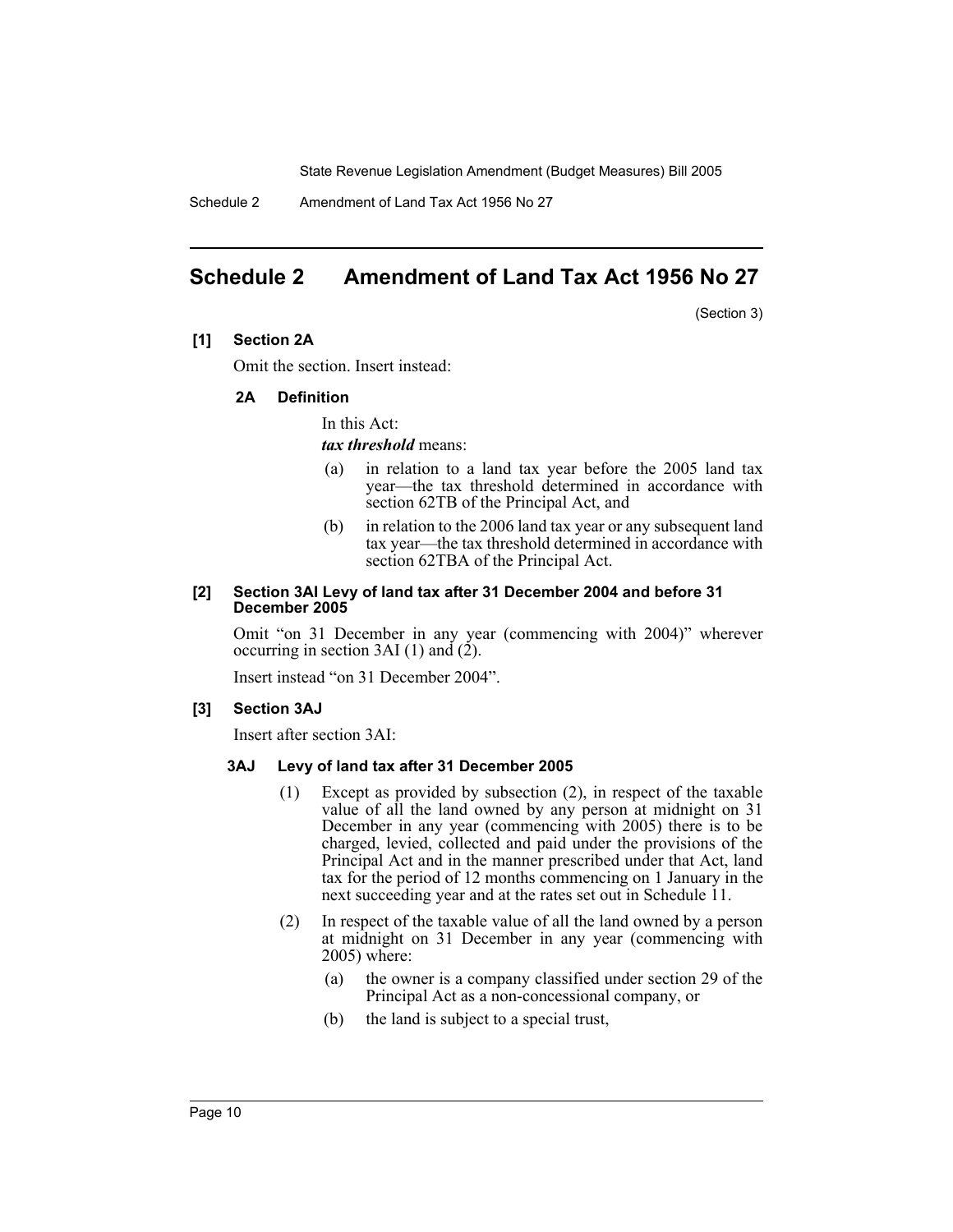Amendment of Land Tax Act 1956 No 27 Schedule 2

land tax for the period of 12 months commencing on 1 January in the next succeeding year is, except as provided by section 27 (2A) of the Principal Act, to be charged, levied, collected and paid as referred to in subsection  $(1)$  at the rate of 1.7 cents for each \$1 of the taxable value.

(3) If the total amount of land tax payable pursuant to this section by any person in any year would, but for this subsection, be less than \$100, no land tax is payable.

### **[4] Schedule 11**

Insert after Schedule 10:

# **Schedule 11**

(Section 3AJ)

| Where the taxable value assessed<br>under the Principal Act | Rates of land tax payable                                      |  |
|-------------------------------------------------------------|----------------------------------------------------------------|--|
| is not more than the tax threshold                          | nil                                                            |  |
| is more than the tax threshold                              | \$100 plus 1.7c for each \$1 in excess of the<br>tax threshold |  |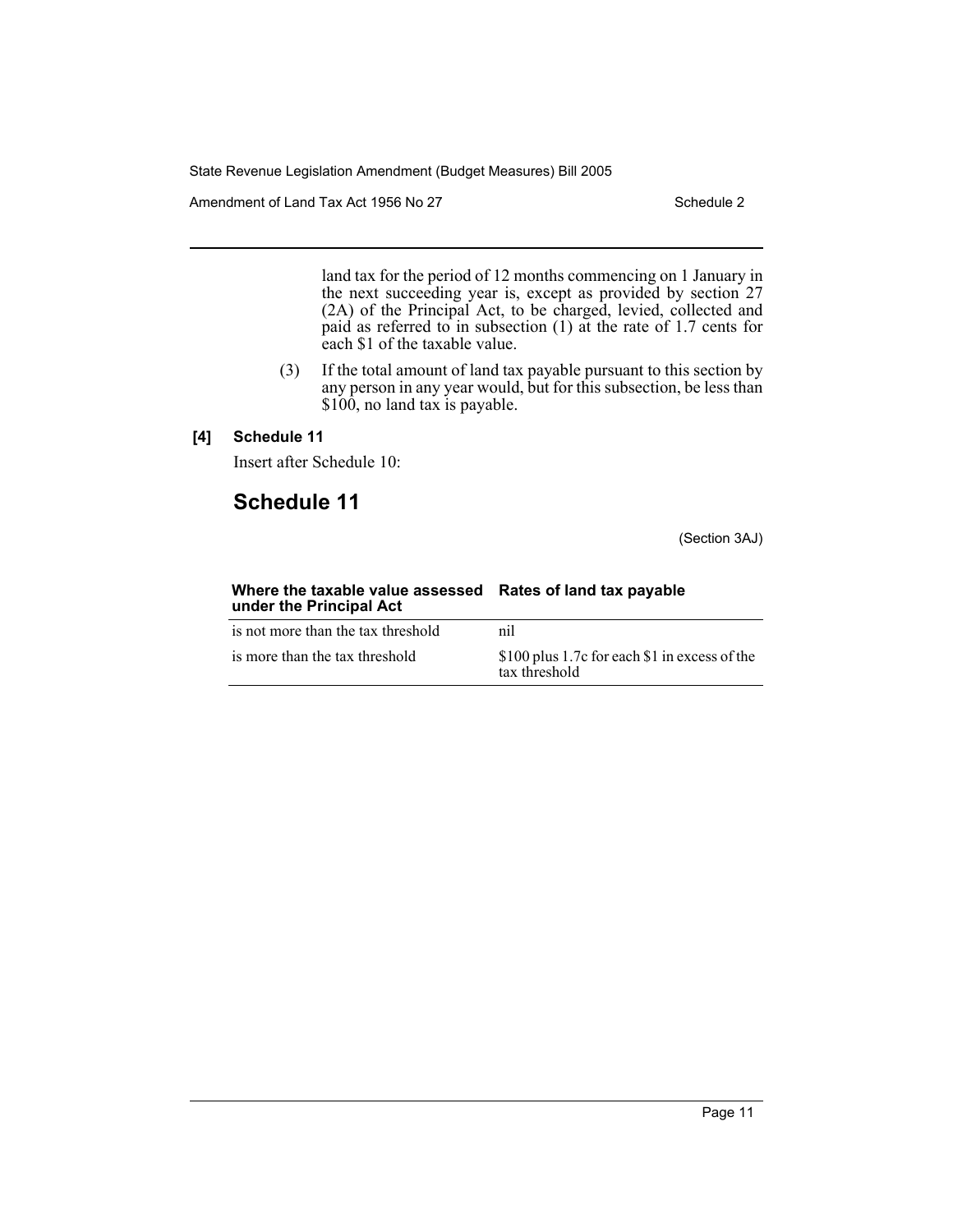Schedule 3 Amendment of Land Tax Management Act 1956 No 26

## **Schedule 3 Amendment of Land Tax Management Act 1956 No 26**

(Section 3)

#### **[1] Part 7, Division 4A, note**

Insert after the heading to Division 4A of Part 7:

**Note.** Sections 62TA and 62TB provide for the determination of the tax threshold for the land tax years from 1998 to 2004. In 2004, the tax threshold was abolished, with effect from the 2005 land tax year. Accordingly, there is no tax threshold for the 2005 land tax year. The tax threshold was then re-introduced, with effect from the 2006 land tax year. Sections 62TBA and 62TBB provide for the determination of the tax threshold for the 2006 land tax year and subsequent land tax years.

#### **[2] Section 62T Abolition of tax threshold from 2005 land tax year**

Omit the section.

#### **[3] Section 62TA Determination of change in NSW property values pre-2004**

Insert "before 2004" after "in each year" wherever occurring in section 62TA (1) and (3).

#### **[4] Section 62TA (2)**

Omit the subsection.

#### **[5] Section 62TB Tax threshold—pre-2005 land tax year**

Insert "and before the 2005 land tax year" after "subsequent to the 1998 land tax year" in section 62TB (2).

#### **[6] Section 62TB (5)**

Insert "before 2004" after "in each year".

#### **[7] Sections 62TBA and 62TBB**

Insert after section 62TB:

#### **62TBA Tax threshold—2006 land tax year and subsequent years**

(1) The tax threshold for the 2006 land tax year is \$330,000.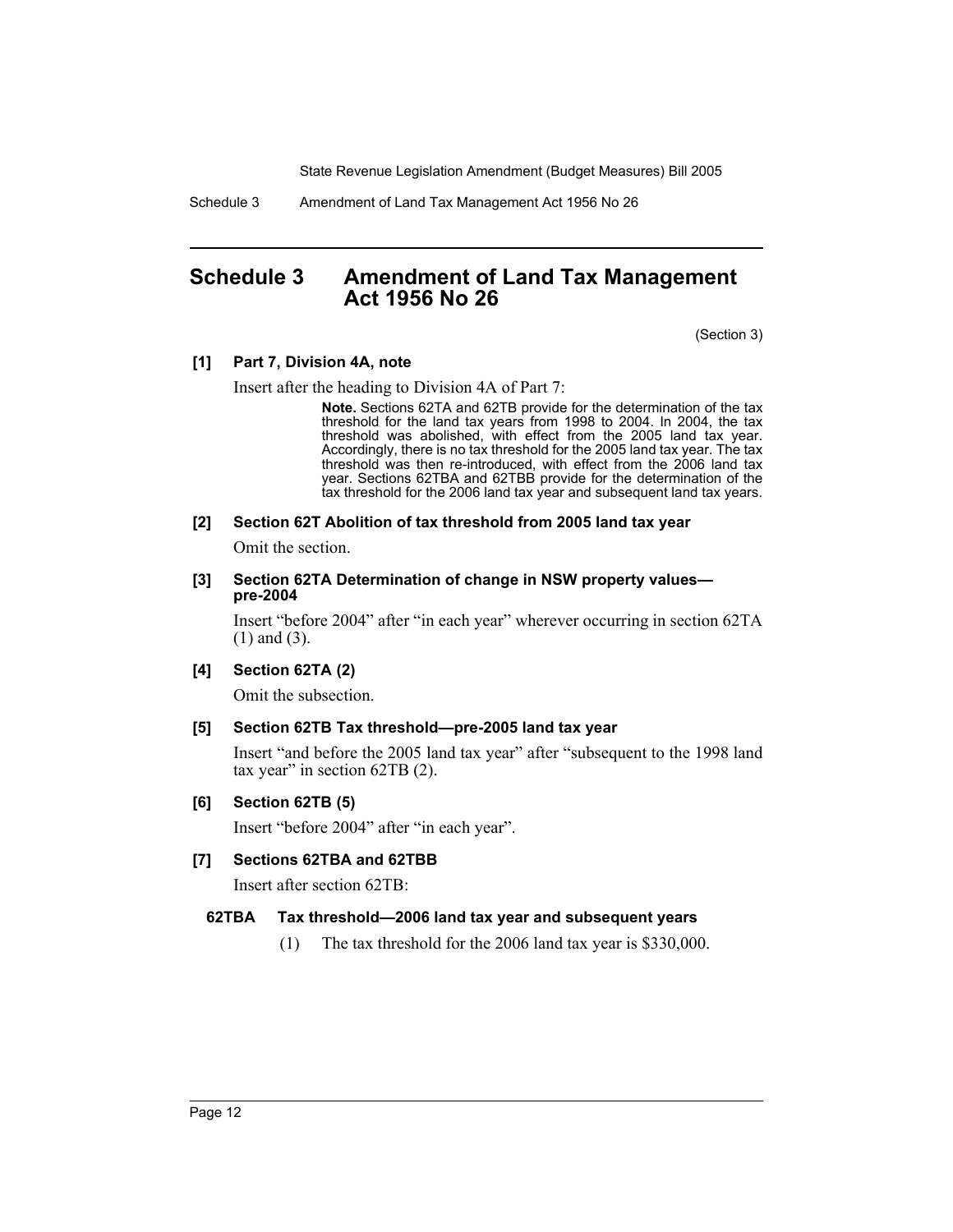Amendment of Land Tax Management Act 1956 No 26 Schedule 3

(2) The tax threshold for a land tax year subsequent to the 2006 land tax year is to be determined in accordance with the following formula:

 $T \times (100\% + I)$ 

where:

*T* is the tax threshold for the previous land tax year.

*I* is the indexation factor for the land tax year, determined in accordance with section 62TBB.

- (3) A tax threshold determined in accordance with this section is to be rounded off to the nearest \$1,000.
- (4) On or before 15 October in each year (commencing with 2006), the Valuer-General is to publish in the Gazette the tax threshold applicable to the following land tax year, as determined in accordance with this section.

#### **62TBB Determination of indexation factor**

- (1) During the month of September in each year (commencing with 2006), the Valuer-General is to determine:
	- (a) the average land values of land within residential, commercial, business and industrial zones in New South Wales at 1 July in that year, and
	- (b) the percentage by which those average land values have changed between 1 July in the year preceding the determination and 1 July in the year in which the determination is made (*the percentage change in land values*).
- (2) For the purpose of determining the tax threshold for a land tax year subsequent to the 2006 land tax year, the *indexation factor* is:
	- (a) the percentage change in land values determined by the Valuer-General in the year preceding the land tax year, or
	- (b) if the Valuer-General determines in the year preceding the land tax year that the average land values of land within residential, commercial, business and industrial zones in New South Wales at 1 July in that year are less than the average land values of land within residential, commercial, business and industrial zones in New South Wales at 1 July in any previous year (excluding any year before 2005) zero.